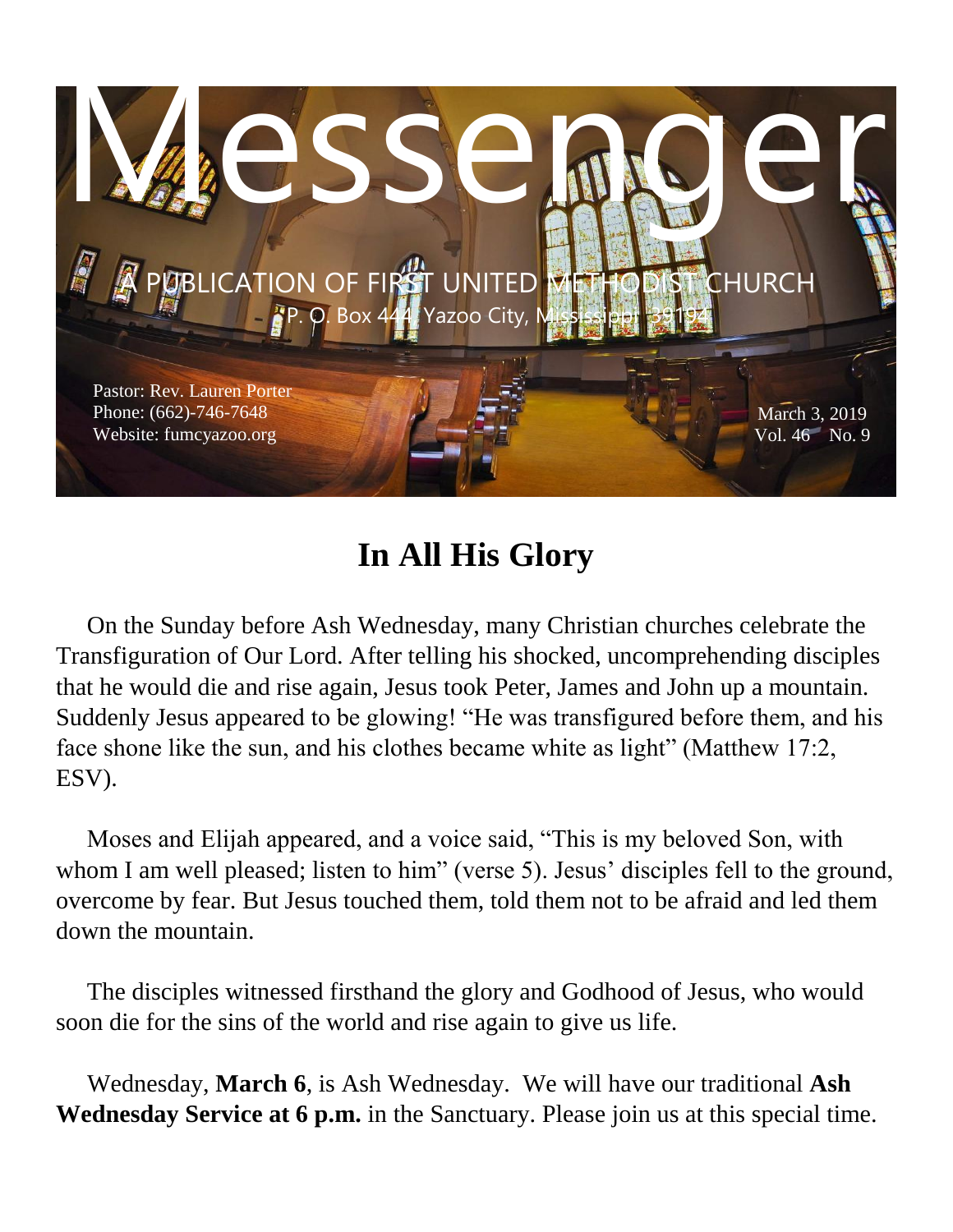### **THIS WEEKS CALENDAR**

#### **SUNDAY, MARCH 3**

 9:00 a.m. Come AZ U R Service 9:50 a.m. Sunday School 11:00 a.m. Traditional Service 5:00 p.m. Planet 456 6:00 p.m. Snack Supper 6:00 p.m. Adult Bible Study 6:30 p.m. Youth **MONDAY, MARCH 4** 9-12 noon Methodist Market **TUESDAY, MARCH 5** 6:00 p.m. Ladies Bible Study/Millie's **WEDNESDAY, MARCH 6** *ASH WEDNESDAY* 3:00-4:15 p.m. Hiskidz Choir Gr. 1-6 4:30 p.m. Ladies Handbell Choir 5:30 p.m. In the Hands of God/Prayer Meeting 6:00 p.m. Ash Wednesday Service 6:30 p.m. Chancel Choir **SATURDAY, MARCH 9** 9-12 noon Methodist Market



3. Alex Swoope 4. Jimmy Whitaker, Andy Bardwell 5. JoAnne Collins, Thomas Hines  $\sim$  ~ ~ ~ ~ ~ ~

4. Mr. & Mrs. Albert Vandevere 6. Mr. & Mrs. Tommy Woodard



 *March 6 – Ash Wednesday Service, 6 p.m.*

 *Sunday, March 10 – Daylight Savings Time begins.*



*Dale Edward Crews* 

Thomas Ruffin Smith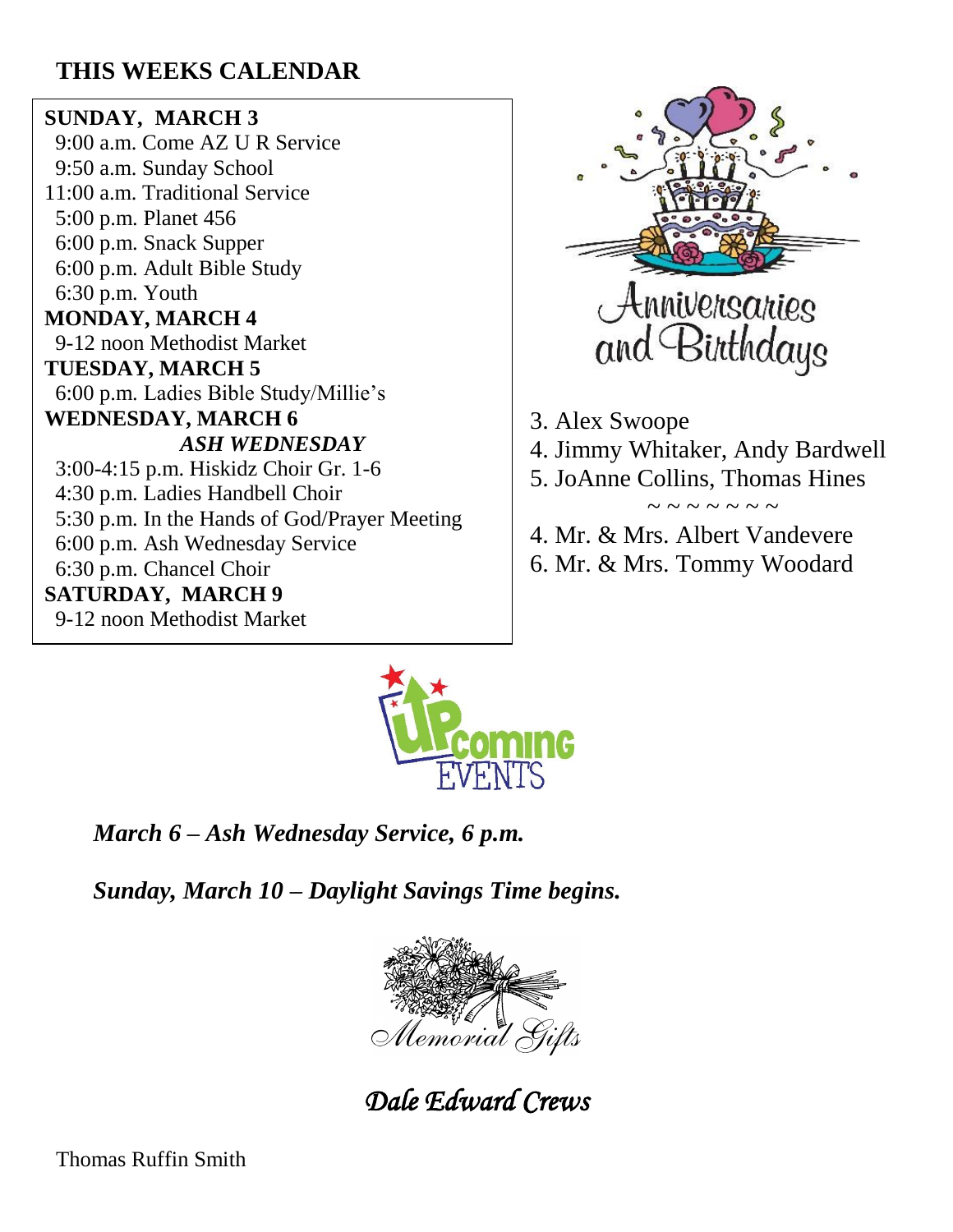$\zeta$ olid $\sqrt{ }$ ound

### **Solid Ground Youth**

 This Sunday begins a new month and a new series for us to study in Sunday school. We will begin a series called "Old Testament Heroes – Women." Our first woman of this Old Testament series is Miriam. You already know about the young Miriam who placed her baby brother in a basket to save him from death. Now we will learn a little more about her as she grew older.

### **Sunday Night Youth**

 Solid Ground will meet for our regular Bible Study this Sunday night with supper at 6:00 p.m. followed by group time*.* This week we will conclude our series, *#struggles.* Throughout this series we have taken a deep look at how social media impacts our lives. We hide behind our post to feel better about ourselves. We compare ourselves to the "perfect" post of others, which in turn can make us feel like we are not enough. This week we will wrap up our series and strive to become more personal and authentic with ourselves as well as others.

### **Wednesday Night Small Group**

 Wednesday night small group will not meet on Wednesday, March 6. This is Ash Wednesday, and there will be an Ash Wednesday service.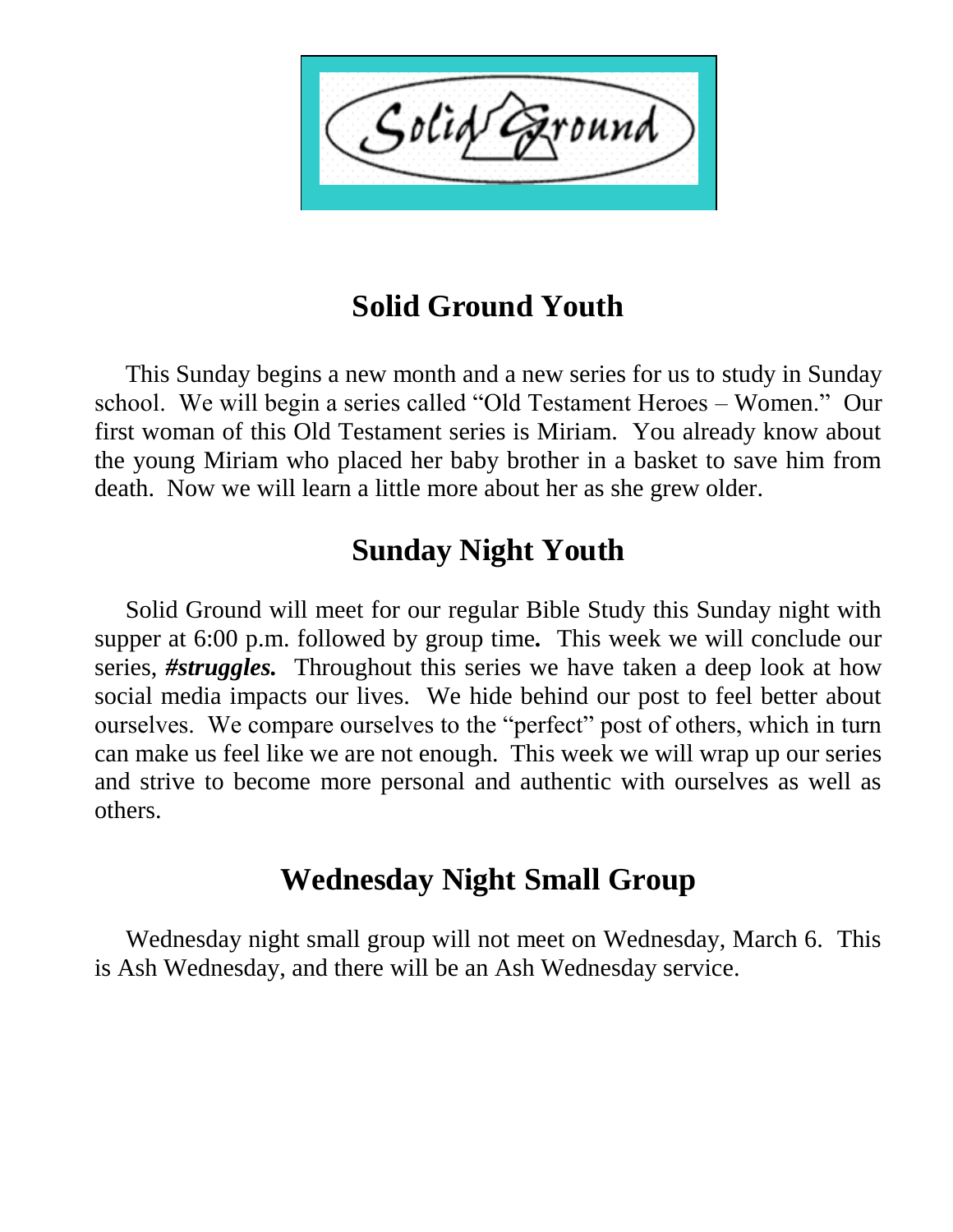# Children's Page



"Now is the time! Here comes God's kingdom! Change your hearts and lives and trust this good news!"

Mark 1:15



 For the next couple of weeks, we will be studying about some of the parables that Jesus told as he was teaching. In this Sunday's lesson, we will talk about the parables of the lost sheep and the lost coin. These are familiar stories to us, but we will study them a little closer this week.



 Bible study will meet at 5:00p.m. in the Planet 456 room and will conclude at 6:15 p.m. following supper in the Fellowship Hall. This week's lesson will be on *LOYALTY.* God is the greatest example of Loyalty. He said He would never leave us or forsake us. Because He is faithful to us, we in turn should be loyal to our family and friends.